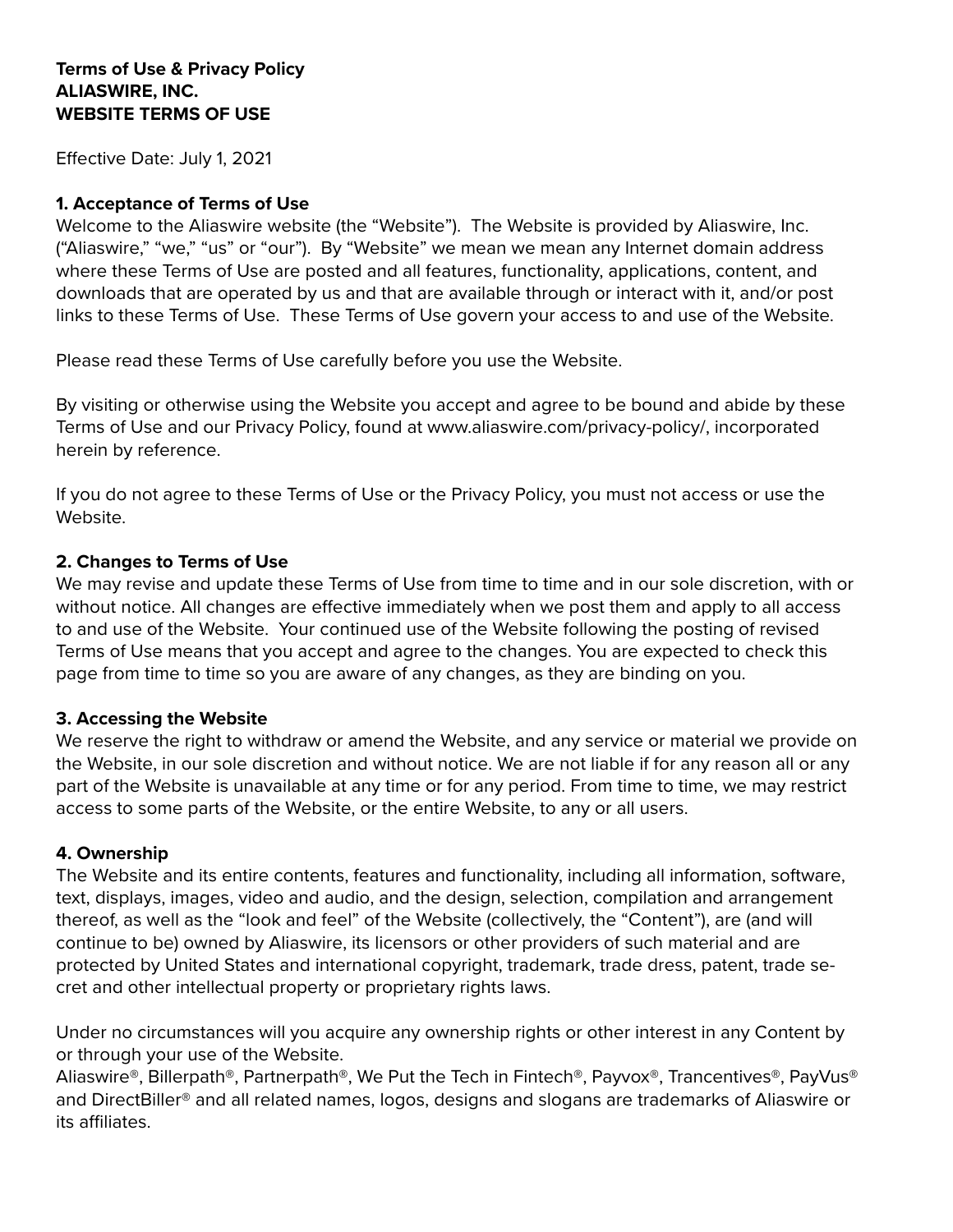You must not use such marks without the prior written permission of Aliaswire. All other names, logos, designs and slogans on the Website are the trademarks of their respective owners.

## **5. Limited License**

Subject to your compliance with these Terms of Use, Aliaswire grants you a limited, non-exclusive, revocable, non-assignable, personal and non-transferable license to the Aliaswire Licensed Elements (as defined below). You may only, for your personal, non-commercial, lawful use the following (collectively, the "Aliaswire Licensed Elements":

(a) download (temporary storage only), display, view, use and/or print one copy of the Content (excluding source and object code) only for your personal, non-commercial use; and (b) if the Website includes a "Send to Friend," social media sharing or similar tool that allows you to initiate and send to one or more of your contacts a communication that includes content, or to post our content to third-party services or your own site or online service, and the tool is operational, use the tool to do so; provided, however, that you do not do so in any manner that violates applicable law or third-party rights or reflects negativity on us, and only send to recipients you have permission to contact. Except as expressly set forth in these Terms of Use, you must not reproduce, distribute, modify, create derivative works of, publicly display, publicly perform, republish, download, store or transmit any of Content.

(i) Display, download, view, use, and play the Content on a computer or other internet enabled or permitted device and/or print one copy of the Content (excluding source and object code in raw form or otherwise) as it is displayed to you;

(ii) Stream the Content using any of the widgets and/or other digital streaming internet video players, if any, provided on the Website;

(iii) if the Website includes a "Send to Friend," social media sharing or similar tool that allows you to initiate and send to one or more of your contacts a communication that includes content, or to post our content to third-party services or your own site or online service, and the tool is operational, use the tool to do so; provided, however, that you do not do so in any manner that violates applicable law or third-party rights or reflects negativity on us, and only send to recipients you have permission to contact;

(iv) If the Website includes a "Download" link next to a piece of content (including an image, an icon, a wallpaper, a music track, a video, an RSS feed), you may only download a single copy of such content to a single Device;

(v) If made available to you, obtain a registered personal account (and/or related username and password) on the Website and interact with the Website in connection therewith; and

(vi) Link to the Website from a website or other online service, so long as: (1) the links only incorporate text, and do not use any Aliaswire names, logos, or images, (2) the links and the content on your website do not suggest any affiliation with Aliaswire or cause any other confusion, and (3) the links and the content on your website do not portray Aliaswire or its products or services in a false, misleading, derogatory, or otherwise offensive manner, and do not contain content that is unlawful, offensive, obscene, lewd, lascivious, filthy, violent, threatening,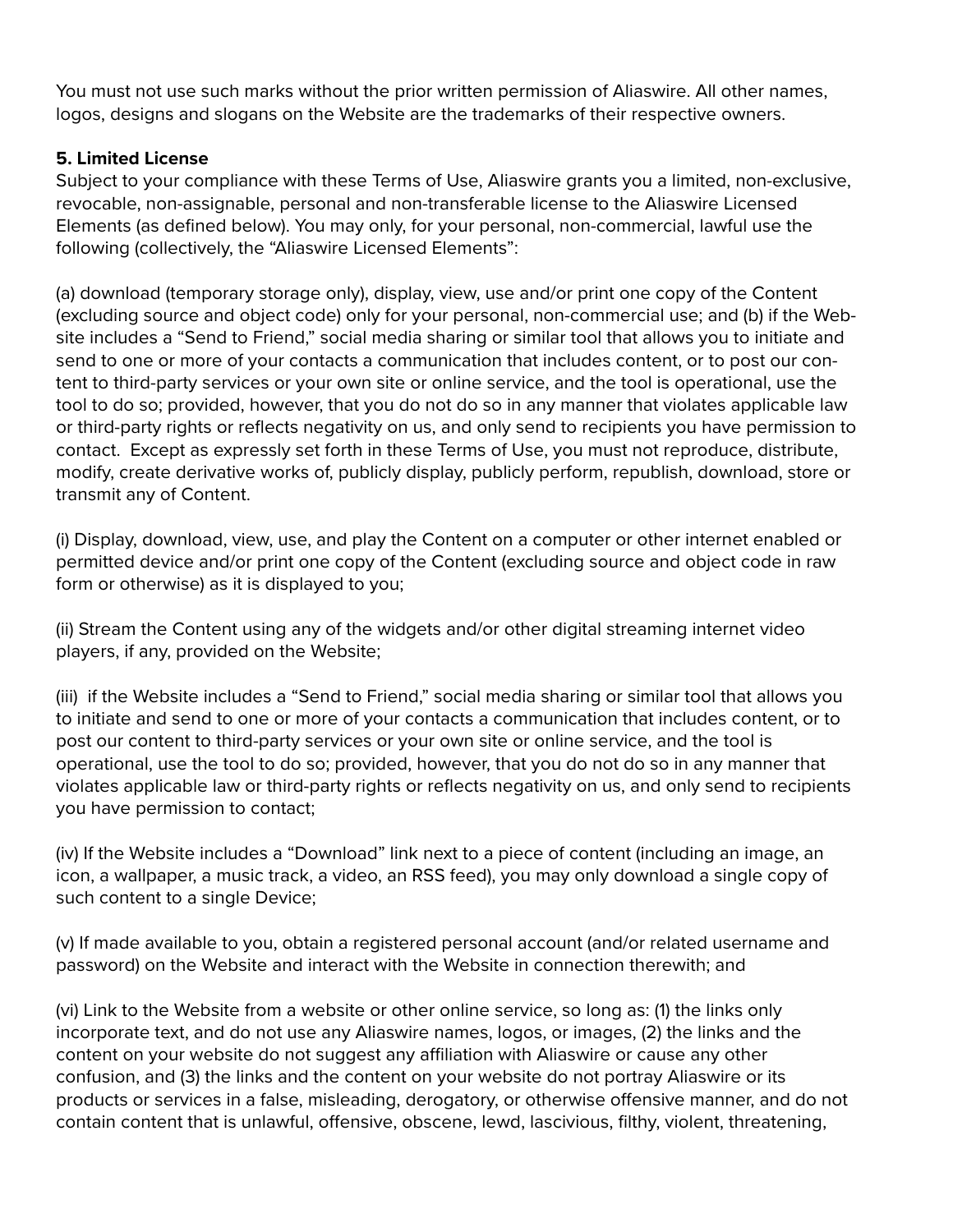harassing, or abusive, or that violate any right of any third-party or are otherwise objectionable to Aliaswire. Aliaswire reserves the right to suspend or prohibit linking to the Website for any reason, in its discretion, without advance notice or any liability of any kind to you or any third-party.

This limited license does not give you any ownership of, or any other intellectual property interest in, any Content, and may be immediately suspended or terminated for any reason, in Aliaswire's discretion, and without advance notice or liability. Any rights not expressly granted herein are reserved.

### **6. Website Use Restrictions**

As a further condition of use of the Website, you agree that you will use the Website in compliance with all applicable laws and will not: (a) decompile, disassemble, reverse engineer, or attempt to reconstruct, identify, or discover any source code, underlying ideas, underlying user interface techniques, or algorithms of the Website by any means whatsoever or modify any Website source or object code or any software or other products, services, or processes accessible through any portion of the Website; (b) engage in any activity that interferes with a user's access to the Website or the proper operation of the Website, or otherwise causes harm to the Website, Aliaswire, or other users of the Website; (c) interfere with or circumvent any security feature (including any digital rights management mechanism, device or other content protection or access control measure) of the Website or any feature that restricts or enforces limitations on use of or access to the Website or the Content; or (d) otherwise violate these Terms of Use or any applicable Additional Terms.

## **7. Accounts**

In order to access or use some of the features on the Website, you may need to register with us or create an account.

If you register with us or create an account: (a) you are solely responsible and liable for the security and confidentiality of your access credentials and for restricting access to your Device and for all activity under your account; (b) the account may only be set up by an authorized representative of the individual that is the subject of the account; (c) usernames and passwords must be personal and unique, must not violate the rights of any person or entity and must not be offensive. We may reject the use of any password, username, or email address for any reason in our discretion; (d) you are solely responsible for your registration information and for updating and maintaining it; (e) you will immediately notify us at info@aliaswire.com if any unauthorized use of your account, password, or username, or any other breach of security (but you will remain responsible for any unauthorized use thereafter); and (f) you will not sell, transfer, or assign your account or any account rights.

The Website's practices governing any collection and use of your personal information resulting from Accounts are disclosed in our Privacy Policy .We will not be liable for any loss or damage (of any kind and under any legal theory) to you or any third party arising from your inability or failure for any reason to comply with any of the obligations in this Section 7. We do not review accounts for authenticity and are not responsible for any unauthorized accounts that may appear on the Website. For any dispute as to account creation or authenticity, we shall have the sole right, but are not obligated, to resolve such dispute as we determine appropriate, without notice. Such resolution may include deleting or disabling access to accounts, at any time, without notice.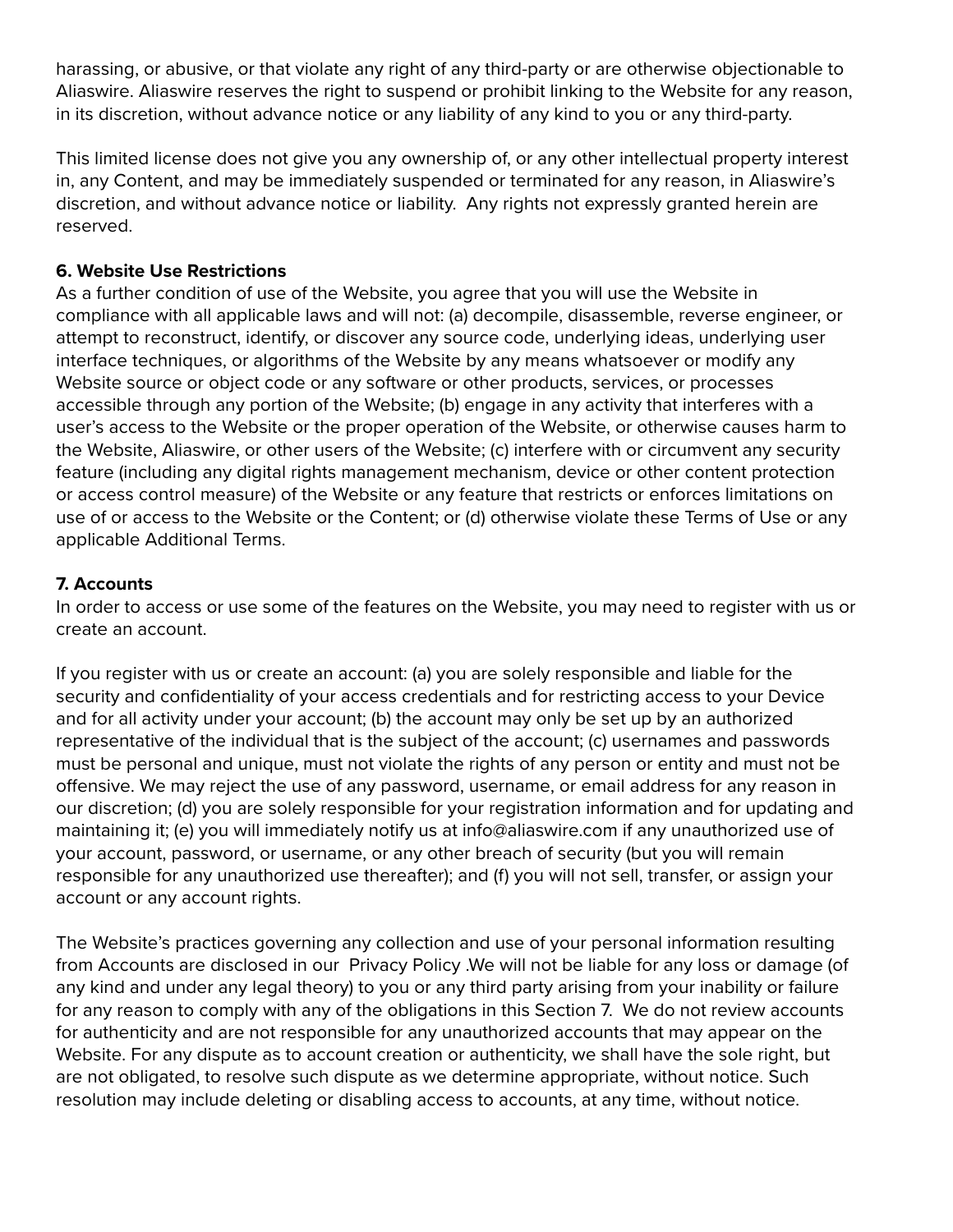## **8. Copyright and Intellectual Property Agent for Notice**

The Website may contain materials posted by third parties. If you believe that any materials on the Website infringe any copyright or other intellectual property interest, please provide Aliaswire's Copyright and Intellectual Property Agent with the following information:

a. An electronic or physical signature of the person authorized to act on behalf of the owner of the copyright or other intellectual property interest;

b. A description of the copyrighted work or other intellectual property interest that you claim has been infringed;

c. A description of where the material that you claim is infringing is located on the Website;

d. Your address, telephone number, and e-mail address;

e. A statement by you that you have a good faith belief that the disputed use is not authorized by the copyright or other intellectual property owner, its agent, or the law; and

f. A statement by you, made under penalty of perjury, that the above information in your notice is accurate and that you are the copyright or other intellectual property owner or authorized to act on the copyright or other intellectual property owner's behalf.

Aliaswire's Copyright and Intellectual Property Agent for notice of claims of copyright or other intellectual property infringement on the Website is our Website Administrator (please email info@ aliaswire.com).

Note: The contact information above is provided exclusively for notifying Aliaswire of copyright or other intellectual property infringement.

# **9. Information About You and Your Visits to the Website**

All information we collect on the Website is subject to our Privacy Policy. By using the Website, you consent to all actions taken by us with respect to your information in compliance with the Privacy Policy.

# **10. Third Party Links and Content**

The Website may contain links, as part of third-party ads on the Website or otherwise, to or from third-party websites, contents or resources (collectively, "Linked Websites"), including websites operated by advertisers, licensors, licensees, and certain other third parties who may have business relationships with Aliaswire. Aliaswire: (a) may have no control over the content, operations, policies, terms, or other elements of Linked Websites; (b) does not assume any obligation to review any Linked Websites; (c) does not endorse, approve, or sponsor any Linked Websites, or any third-party content, advertising, information, materials, products, services, or other items; (d) is not responsible for the quality or delivery of the products or services offered, accessed, obtained by or advertised at such sites; and (e) will under no circumstances be liable for any loss or other damage caused by the exhibition, distribution or exploitation of any information or content contained within these third-party Linked Websites. Any activities you engage in connection with any of the Linked Websites are subject to the privacy and other policies, terms and conditions of use and/or sale, and rules issued by the operator of the Linked Websites. Aliaswire disclaims all liability in connection therewith.

Any interactions, correspondence, transactions, and other dealings that you have with any third parties found on or through the Website (including on or via Linked Websites or advertisements)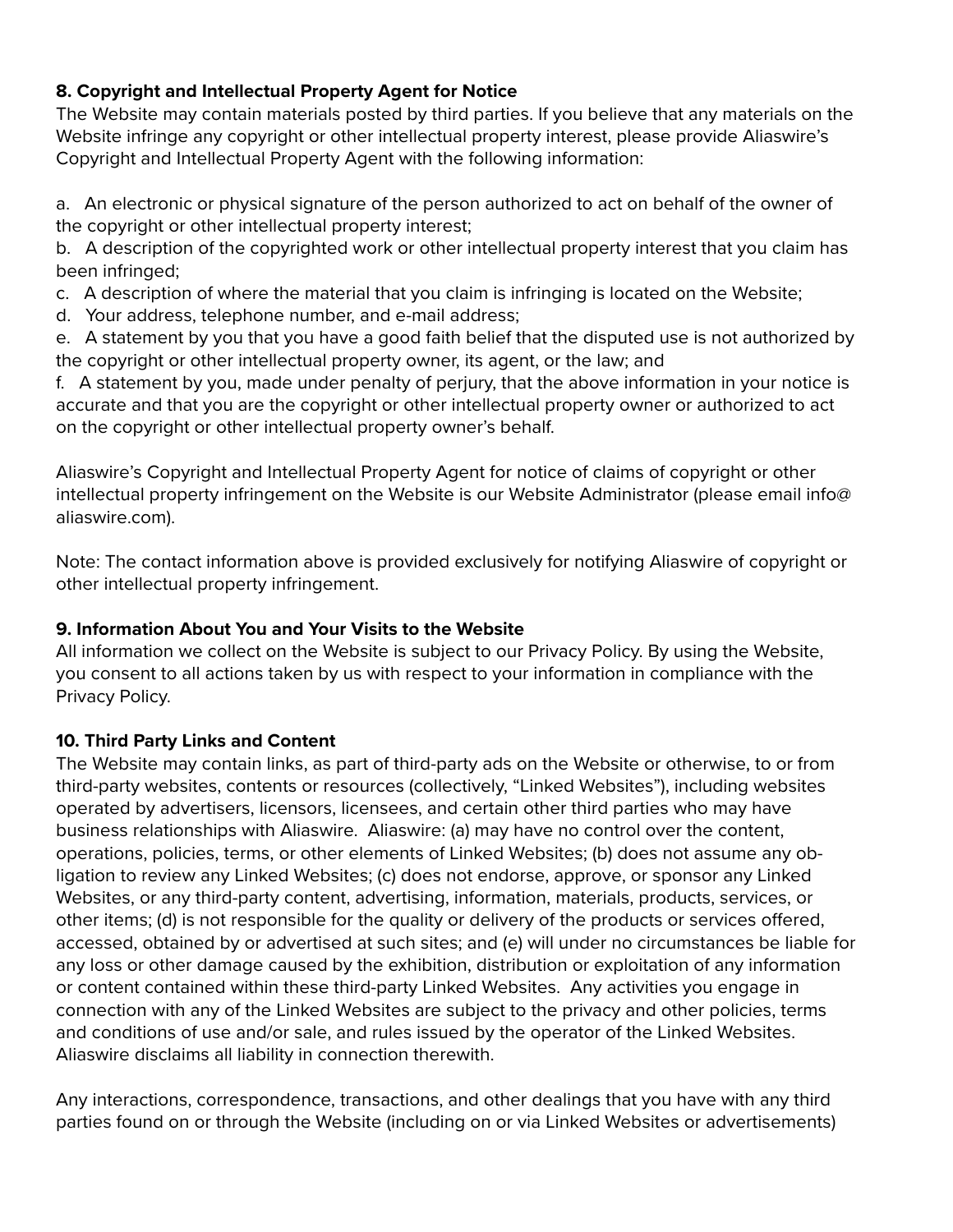are solely between you and the third party (including issues related to the content of third-party advertisements, payments, delivery of goods, warranties (including product warranties), privacy and data security, and the like). Aliaswire disclaims all liability in connection therewith.

### **11. Geographic Restrictions**

The Website is operated from within the United States. We make no representation or warranty that the Website, or any content or other materials available on the Website, are appropriate or available for access or use in other locations. Those who access the Website from outside the United States do so on their own initiative and are responsible for compliance with local laws and regulations, if and to the extent such local laws and regulations are applicable.

## **12. Disclaimer of Warranties**

YOUR USE OF THE WEBSITE IS AT YOUR OWN RISK. THE WEBSITE IS PROVIDED ON AN "AS IS" AND "AS AVAILABLE" BASIS. ALIASWIRE DISCLAIMS ALL WARRANTIES OF ANY KIND, EITHER EXPRESS OR IMPLIED, INCLUDING WARRANTIES OF MERCHANTABILITY, FITNESS FOR A PAR-TICULAR PURPOSE, TITLE, AND NONINFRINGEMENT. NEITHER ALIASWIRE NOR ANY PERSON ASSOCIATED WITH ALIASWIRE MAKES ANY WARRANTY OR REPRESENTATION WITH RESPECT TO THE COMPLETENESS, SECURITY, RELIABILITY, QUALITY, ACCURACY OR AVAILABILITY OF THE WEBSITE. YOUR SOLE AND EXCLUSIVE REMEDY RELATING TO YOUR USE OF THE WEB-SITE SHALL BE TO DISCONTINUE USING THE WEBSITE.

THE FOREGOING DOES NOT AFFECT ANY WARRANTIES WHICH CANNOT BE EXCLUDED OR LIMITED UNDER APPLICABLE LAW.

## **13. Limitation on Liability**

IN NO EVENT WILL ALIASWIRE, ITS AFFILIATES OR THEIR RESPECTIVE LICENSORS, SERVICE PROVIDERS, EMPLOYEES, AGENTS, OFFICERS OR DIRECTORS (COLLECTIVELY, THE "ALIASWIRE PARTIES") BE LIABLE FOR DAMAGES OF ANY KIND, UNDER ANY LEGAL THEORY, ARISING OUT OF OR IN CONNECTION WITH YOUR USE, OR INABILITY TO USE, THE WEBSITE, INCLUDING ANY DIRECT, INDIRECT, SPECIAL, INCIDENTAL, CONSEQUENTIAL (INCLUDING DAMAGES FROM LOSS OF BUSINESS, LOST PROFITS, LITIGATION, OR THE LIKE) OR PUNITIVE DAMAGES, AND WHETHER CAUSED BY TORT (INCLUDING NEGLIGENCE), BREACH OF CONTRACT OR OTHERWISE, EVEN IF FORESEEABLE OR ANY ALIASWIRE PARTY WAS NEGLIGENT. YOUR SOLE REMEDY FOR DISSATISFACTION WITH THE WEBSITE AND/OR CONTENT IS TO CEASE ALL OF YOUR WEBSITE USE.

THE FOREGOING DOES NOT AFFECT ANY LIABILITY WHICH CANNOT BE EXCLUDED OR LIMITED UNDER APPLICABLE LAW.

# **14. Class Action Waiver**

AS PERMITTED BY APPLICABLE LAW, BOTH ALIASWIRE AND YOU WAIVE THE RIGHT TO BRING ANY DISPUTE AS A CLASS, CONSOLIDATED, REPRESENTATIVE, COLLECTIVE, OR PRIVATE ATTORNEY GENERAL ACTION, OR TO PARTICIPATE IN A CLASS, CONSOLIDATED, REPRESENTATIVE, COLLECTIVE, OR PRIVATE ATTORNEY GENERAL ACTION REGARDING ANY DISPUTE BROUGHT BY ANYONE ELSE.

### **15. Jury Trial Waiver**

AS PERMITTED BY APPLICABLE LAW, THE PARTIES HEREBY WAIVE THEIR RIGHT TO JURY TRIAL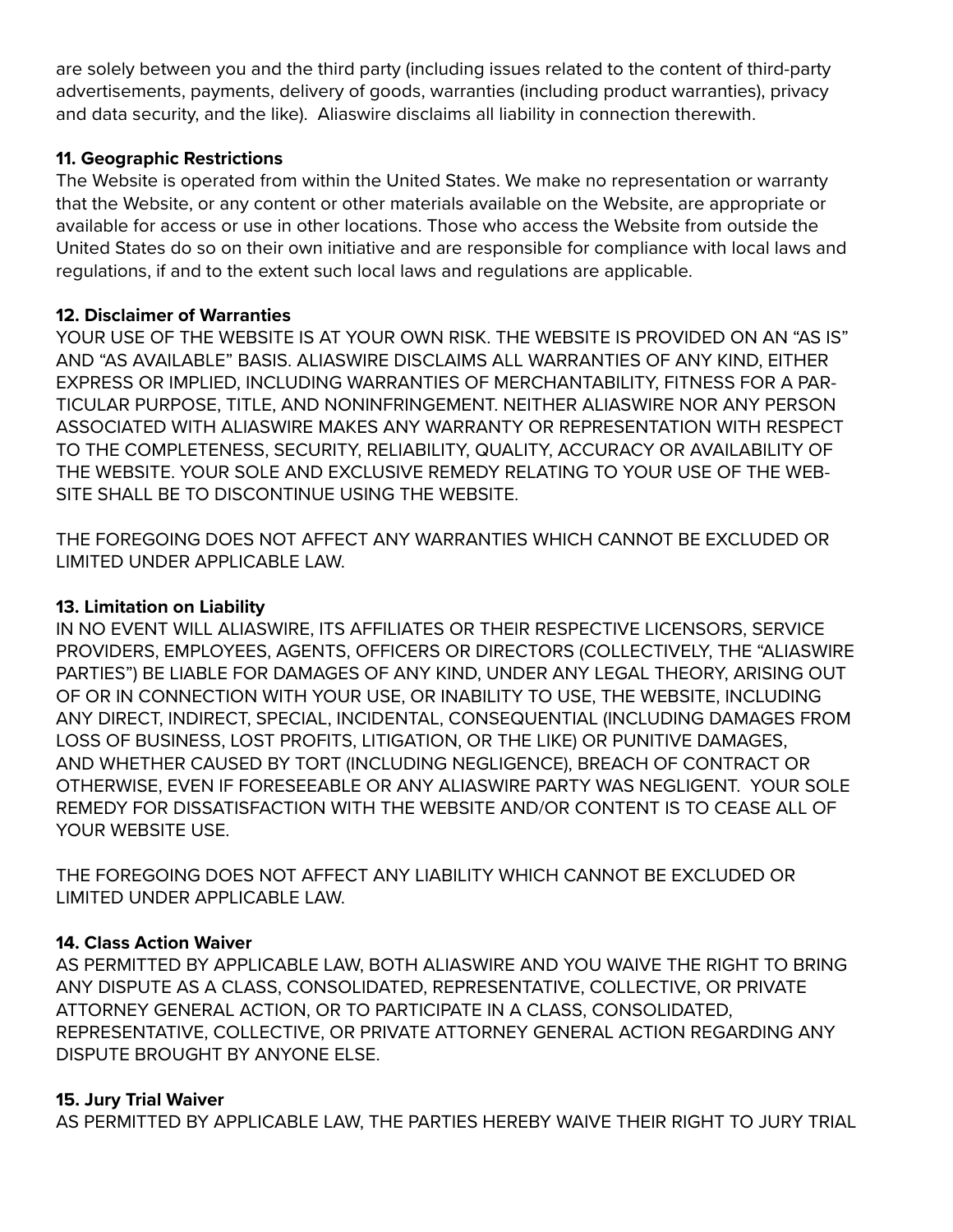WITH RESPECT TO ALL CLAIMS AND ISSUES ARISING UNDER, IN CONNECTION WITH, TOUCHING UPON OR RELATING TO THESE TERMS, THE BREACH THEREOF AND/OR THE SCOPE OF THE PROVISIONS OF THIS SECTION, WHETHER SOUNDING IN CONTRACT OR TORT, AND INCLUDING ANY CLAIM FOR FRAUDULENT INDUCEMENT THEREOF.

### **16. Indemnity**

You shall indemnify and hold Aliaswire Parties harmless from and against any and all claims, damages, losses, costs, investigations, liabilities, judgments, fines, penalties, settlements, interest, and expenses (including attorneys' fees) that directly or indirectly arise from or are related to any claim, suit, action, demand, or proceeding made or brought against any Aliaswire Party, or on account of the investigation, defense, or settlement thereof, arising out of or in connection with your use of the Website and your activities in connection with the Website and your breach or alleged breach of these Terms of Use. This section is not intended to limit any causes of action against us that you may have but are not waivable under applicable law.

## **17. Governing Law and Jurisdiction**

Jurisdiction and venue for any controversy, allegation, or claim arising out of or relating to the Website, the Content, or these Terms of Use (collectively, "Dispute") shall be in Middlesex County, Massachusetts. Each party submits to personal jurisdiction and venue in Middlesex County, Massachusetts for any and all purposes.

These Terms of Use and any applicable Disputes, and any other claim related to the Website, Content, or Aliaswire Licensed Elements will be governed by, construed, and resolved in accordance with, the laws of the Commonwealth of Massachusetts, U.S.A., without regard to its conflicts of law principles.

### **18. Miscellaneous**

If any provision of these Terms of Use shall be adjudged by any court of competent jurisdiction to be unenforceable or invalid, that provision shall be limited or eliminated to the minimum extent necessary so that these Terms of Use will otherwise remain in full force and effect.

The failure of Aliaswire to exercise or enforce any right or provision of these Terms of Use shall not operate as a waiver of such right or provision. Any waiver of these Terms of Use by Aliaswire must be in writing and signed by an authorized representative of Aliaswire.

These Terms of Use constitute the entire agreement between Aliaswire and you, and governs the terms and conditions of your use of the Website, and supersedes all prior or contemporaneous communications and proposals, whether electronic, oral or written, between you and Aliaswire with respect to this Website. Notwithstanding the foregoing, you may also be subject to additional terms and conditions, posted policies (including the Privacy Policy), guidelines, or rules that may apply when you use the Website.

For the purposes of these Terms of Use: "including (include)" means "including (include), without limitation;" and "herein," "hereunder," and "hereof" refer to these Terms of Use, and not to the specific section in which that term occurs.

# **19. ContactUs; Questions**

If you have any questions regarding these Terms of Use or the Website, you may contact us via e-mail at info@aliaswire.com or via phone at (617) 393-5300.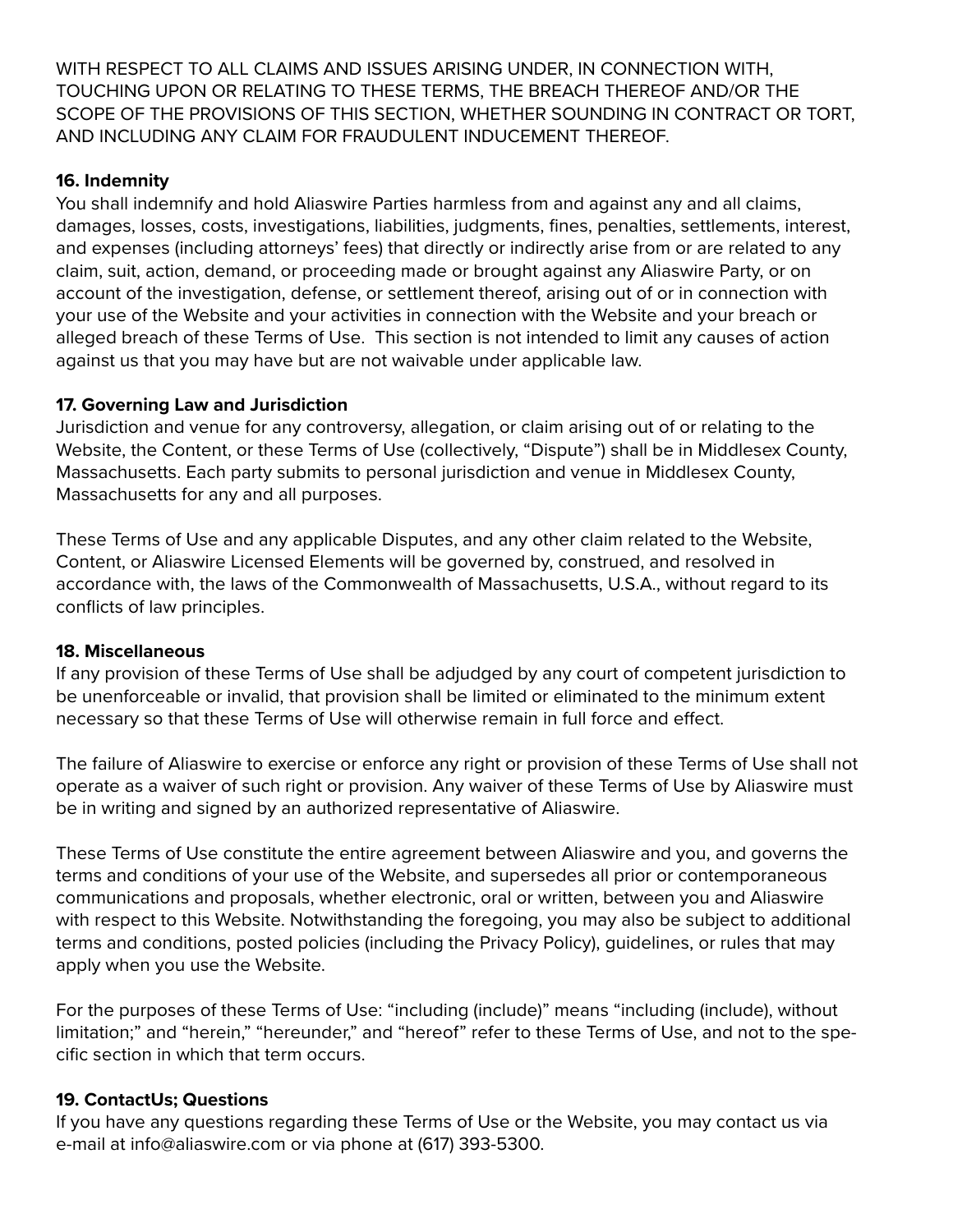#### **20. Accessibility**

Aliaswire is committed to making the Website and Content accessible and user friendly to everyone. If you are having difficulty viewing or navigating the Content, or notice any Content, feature, or functionality that you believe is not fully accessible to people with disabilities, please contact us at aliaswire.com (with "Disabled Access" in the subject line of any e-mail) and provide a description of the specific feature you feel is not fully accessible or a suggestion for improvement. We take your feedback seriously and will consider it as we evaluate ways to accommodate all of our customers and our overall accessibility policies. While we do not control our third party vendors of digital content, we encourage such vendors to provide content that is accessible and user friendly.

© Aliaswire, Inc. 2021. All Rights Reserved. Privacy Policy

We recognize that you may be concerned about our use and disclosure of your personal information. Your privacy is very important to us, and the following will inform you of the information that we, Aliaswire, may collect from you, and how it is used. By using our Website, www.Aliaswire.com, you are accepting the practices described in this policy. Information Collection

We may collect non-personal information, such as a domain name and IP Address. The domain name and IP address reveals nothing personal about you other than the IP address from which you have accessed our site. We may also collect information about the type of Internet browser you are using, operating system, what brought you to our Website, as well as which of our Web pages you have accessed.

Additionally, if you communicate with us regarding our Website or our services, we will collect any information that you provide to us in any such communication.

We may contact you via email in the future to tell you about specials, new products or services, or changes to this privacy policy. Information Use

We use the collected information primarily for our own internal purposes, such as providing, maintaining, evaluating, and improving our services and Website, fulfilling requests for information, and providing customer support. **Security** 

We follow generally accepted industry standards to protect the information submitted to us, both during transmission and once we receive it.

If we collect sensitive information (such as credit card data), that information is encrypted and transmitted to us in a secure way. You can verify this by looking for a closed lock icon at the bottom of your web browser, or looking for "https" at the beginning of the address of the web page.

While we use encryption to protect sensitive information transmitted online, we also protect your information offline. Only employees who need the information to perform a specific job (for example, billing or customer service) are granted access to personally identifiable information. The computers/servers in which we store personally identifiable information are kept in a secure environment.